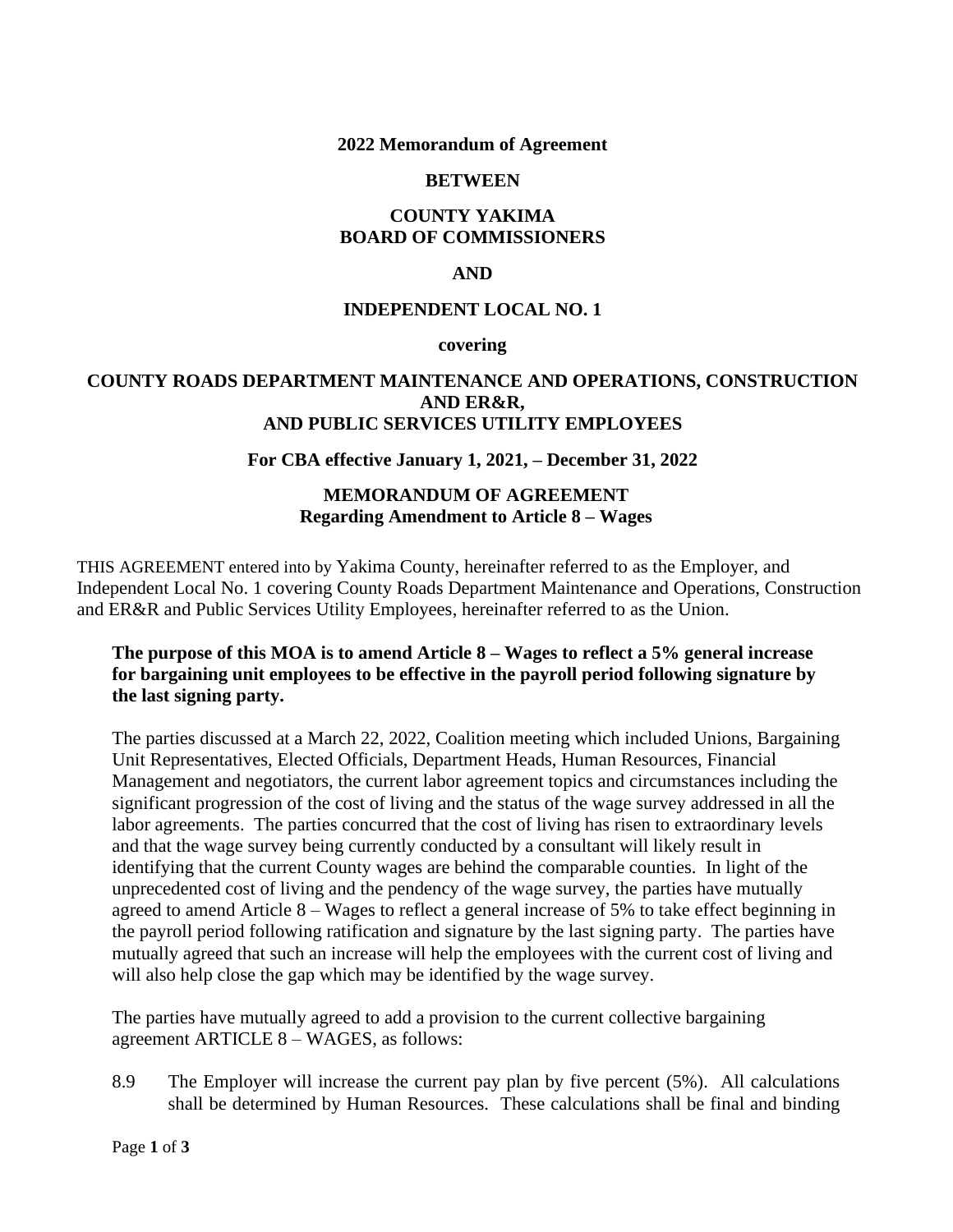on the parties and shall not be subject to any grievance procedures. This increase in the pay plan shall not serve as the basis for the calculations addressed in sections 8.2.3 and 8.2.4 for purposes of the lump sum to be distributed in July 2022.

The parties mutually agree that the general increase shall begin to be paid in the payroll period following signature of this MOA by the last signing party with no retroactive payments.

**The attached pay plan Exhibit "B" will replace the current (2021-2022) pay plan exhibit.** 

**IN WITNESS WHEREOF**, the parties have agreed to this Agreement on this **\_\_\_\_\_\_\_\_\_\_** day of  $2022.$ 

**FOR THE Local 1 GROUP: FOR THE EMPLOYER:**

Al Kraft, President

\_\_\_\_\_\_\_\_\_\_\_\_\_\_\_\_\_\_\_\_

Amanda McKinney, Chair Yakima County Board of County Commissioners

\_\_\_\_\_\_\_\_\_\_\_\_\_\_\_\_\_\_\_\_\_\_\_\_\_\_\_\_\_\_\_\_\_\_\_\_

\_\_\_\_\_\_\_\_\_\_\_\_\_\_\_\_\_\_\_\_\_\_\_\_\_\_\_\_\_\_\_\_\_\_\_\_

\_\_\_\_\_\_\_\_\_\_\_\_\_\_\_\_\_\_\_\_\_\_\_\_\_\_\_\_\_\_\_\_\_\_\_\_

\_\_\_\_\_\_\_\_\_\_\_\_\_\_\_\_\_\_\_\_\_\_\_\_\_\_\_\_\_\_\_\_\_\_\_\_

\_\_\_\_\_\_\_\_\_\_\_\_\_\_\_\_\_\_\_\_\_\_\_\_\_\_\_\_\_\_\_\_\_\_\_\_\_

Randy Fox, Vice President

Adopted Copy Available at Yakima County Human Resources 128 N. 2<sup>nd</sup> Street, Room B27 Yakima, WA 98901

\_\_\_\_\_\_\_\_\_\_\_\_\_\_\_\_\_\_\_\_\_\_\_\_\_\_\_\_\_\_\_\_\_\_\_\_

LaDon Linde, Commissioner Yakima County Board of County Commissioners

Ron Anderson, Commissioner Yakima County Board of County Commissioners

Lisa Freund, Director of Public Services

Matt Pietruciewicz, County Engineer

\_\_\_\_\_\_\_\_\_\_\_\_\_\_\_\_\_\_\_\_\_\_\_\_\_\_\_\_\_\_\_\_\_\_\_\_ Jacqui Lindsay, Human Resources Director

\_\_\_\_\_\_\_\_\_\_\_\_\_\_\_\_\_\_\_\_\_\_\_\_\_\_\_\_\_\_\_\_\_\_\_\_

Approved as to Form:

Deputy Prosecuting Attorney